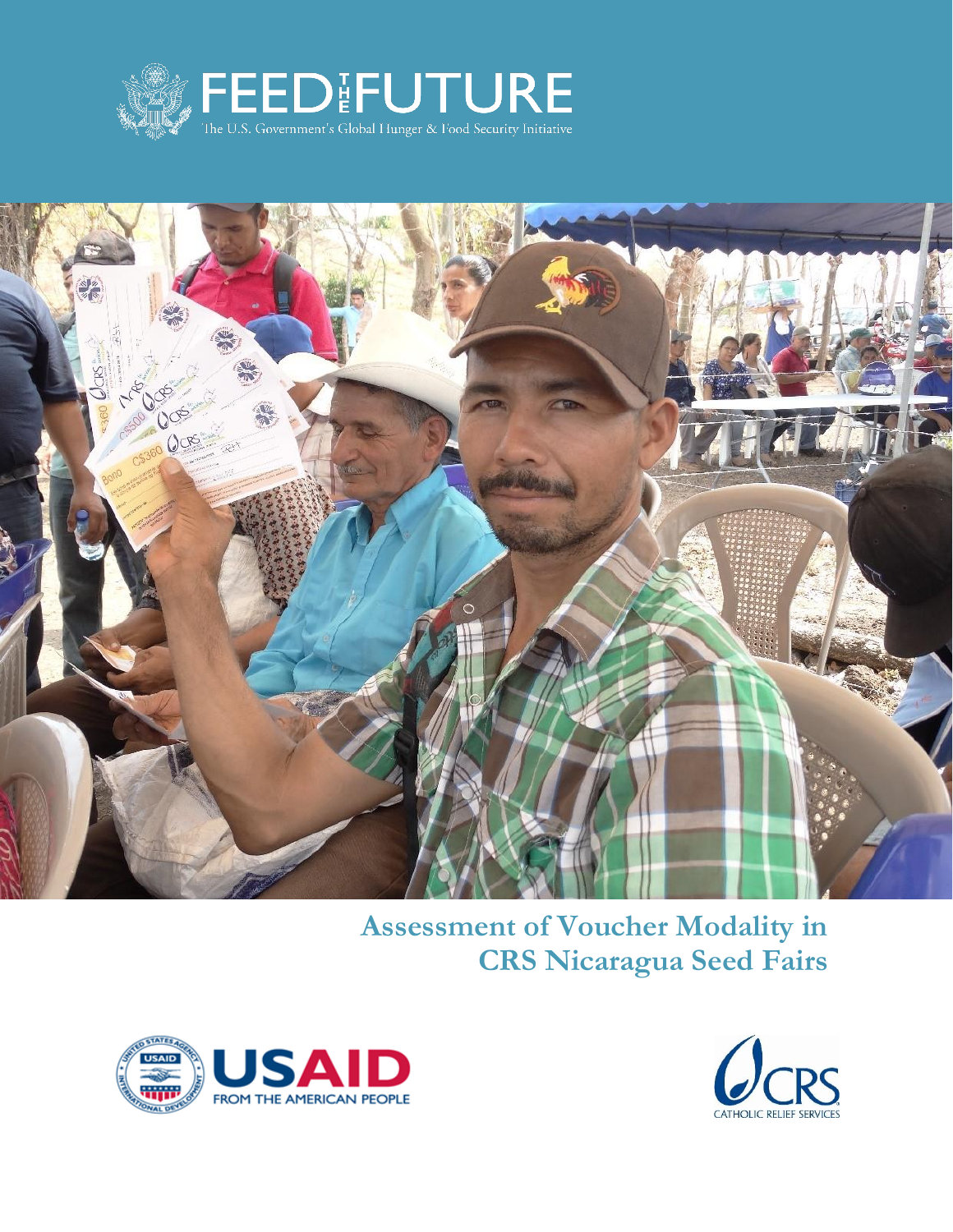| <b>Activity Title:</b>            | Feed the Future Global Supporting Seed Systems for Development<br>activity                                                                                 |
|-----------------------------------|------------------------------------------------------------------------------------------------------------------------------------------------------------|
| Activity start date and end date: | Aug 24, 2018 - Aug 23, 2023                                                                                                                                |
| Cooperative agreement number:     | 7200AA18LE00004                                                                                                                                            |
| Document title:                   | Assessment of Voucher Modality in CRS Nicaragua Seed Fairs                                                                                                 |
| Publication date:                 | October 26, 2020                                                                                                                                           |
| Author's name:                    | Edward Walters and Cairo Jarquin                                                                                                                           |
| Sponsoring USAID office:          | LOC Unit, Federal Center Plaza (SA-44)/M/CFO/CMP                                                                                                           |
| Technical office:                 | USAID/RFS/CA                                                                                                                                               |
| <b>AOR</b> name:                  | Daniel Bailey                                                                                                                                              |
| <b>Activity Goal:</b>             | Improved functioning of the high-impact integrated seed systems                                                                                            |
| Language of document:             | English                                                                                                                                                    |
| Submitted on behalf of:           | <b>Catholic Relief Services</b>                                                                                                                            |
| Submitted by:                     | Nikaj van Wees, Chief of Party S34D activity<br><b>Catholic Relief Services</b><br>228 West Lexington Street, Baltimore, MD 21201<br>Nikaj.vanwees@crs.org |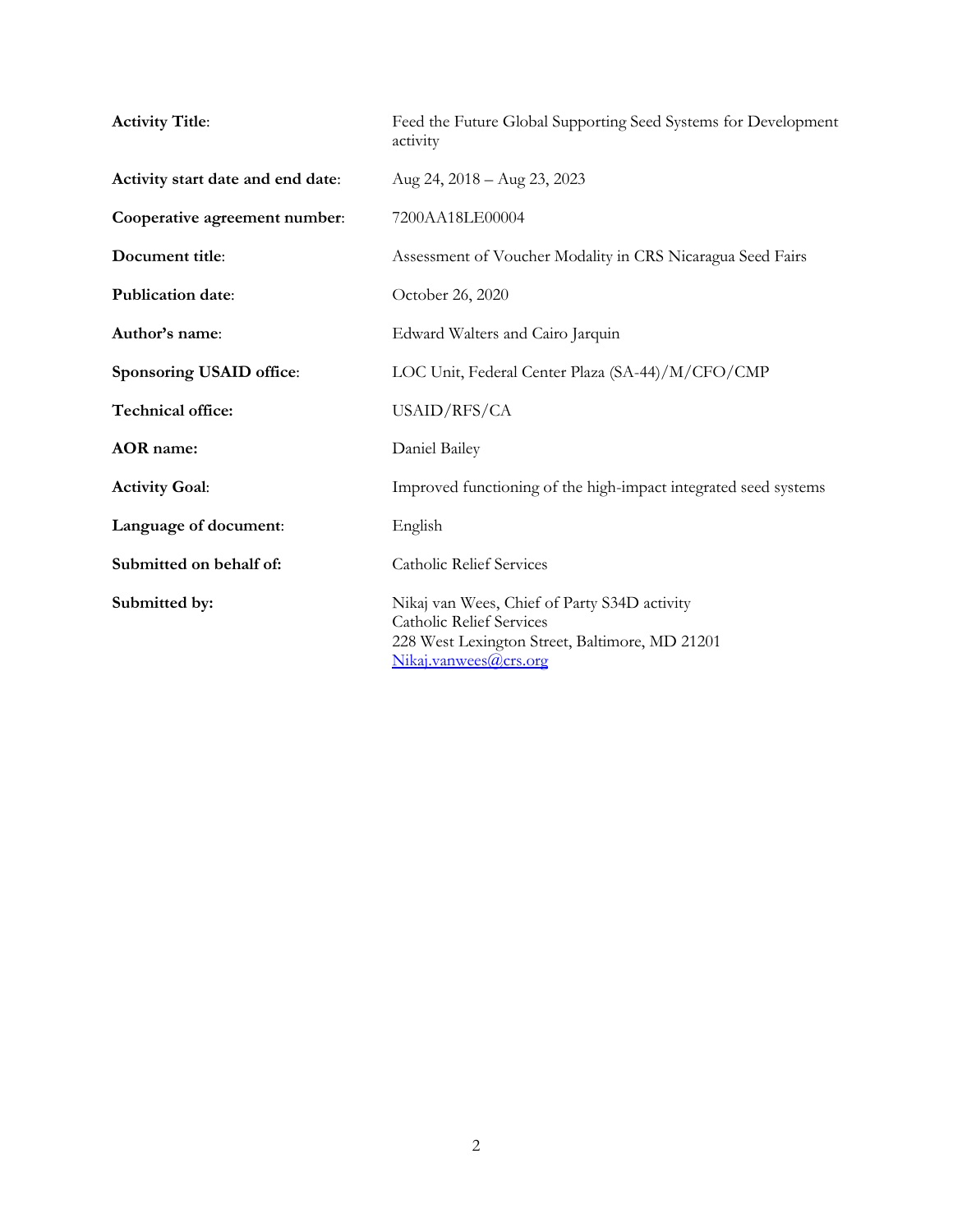**Cover page photo credit:** Maria Eugenia Narvaez, CRS/Nicaragua

### **DISCLAIMER**

This report was made possible by the generous support from the American people through the U.S. Government's Feed the Future initiative and the United States Agency for International Development through Cooperative Agreement 7200AA18LE00004. The contents are the responsibility of Catholic Relief Services and do not necessarily reflect the views of USAID or the United States Government.

**Feed the Future Consortium Partners** in the Feed the Future Global Supporting Seed Systems for Development activity:

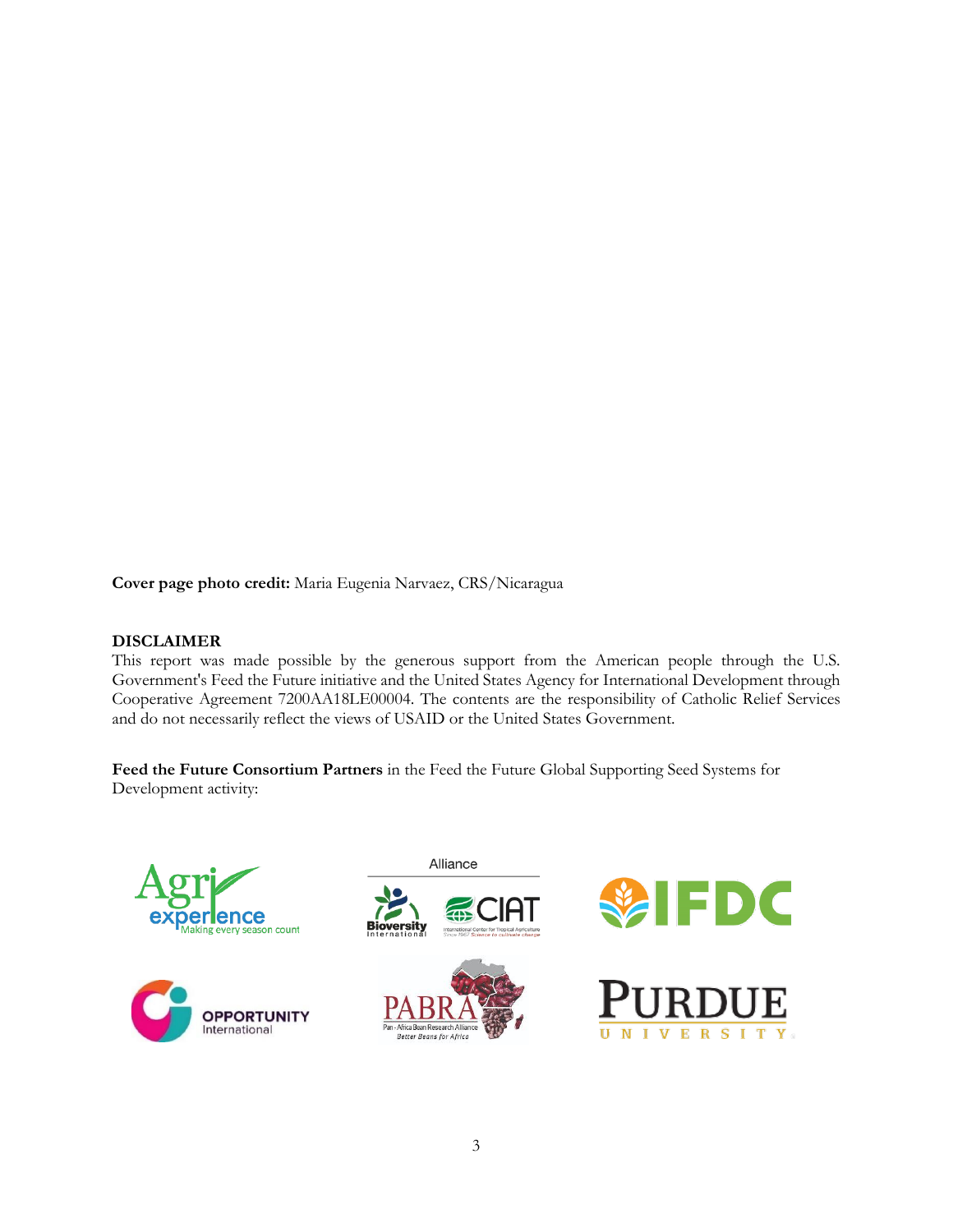# **Table of Contents**

| I.                                                                                                                                                                                                                                                                                                                                                                                                |  |
|---------------------------------------------------------------------------------------------------------------------------------------------------------------------------------------------------------------------------------------------------------------------------------------------------------------------------------------------------------------------------------------------------|--|
| П.                                                                                                                                                                                                                                                                                                                                                                                                |  |
| Ш.                                                                                                                                                                                                                                                                                                                                                                                                |  |
| $Findings. \label{prop:main} \begin{minipage}[t]{0.9\linewidth} \vspace{0.05in} \vspace{0.05in} \vspace{0.05in} \vspace{0.05in} \vspace{0.05in} \vspace{0.05in} \vspace{0.05in} \vspace{0.05in} \vspace{0.05in} \vspace{0.05in} \vspace{0.05in} \vspace{0.05in} \vspace{0.05in} \vspace{0.05in} \vspace{0.05in} \vspace{0.05in} \vspace{0.05in} \vspace{0.05in} \vspace{0.05in} \vspace{0$<br>IV. |  |
|                                                                                                                                                                                                                                                                                                                                                                                                   |  |
|                                                                                                                                                                                                                                                                                                                                                                                                   |  |
|                                                                                                                                                                                                                                                                                                                                                                                                   |  |
|                                                                                                                                                                                                                                                                                                                                                                                                   |  |
|                                                                                                                                                                                                                                                                                                                                                                                                   |  |
|                                                                                                                                                                                                                                                                                                                                                                                                   |  |
|                                                                                                                                                                                                                                                                                                                                                                                                   |  |
|                                                                                                                                                                                                                                                                                                                                                                                                   |  |
| V.                                                                                                                                                                                                                                                                                                                                                                                                |  |
| VI.                                                                                                                                                                                                                                                                                                                                                                                               |  |
| VII.                                                                                                                                                                                                                                                                                                                                                                                              |  |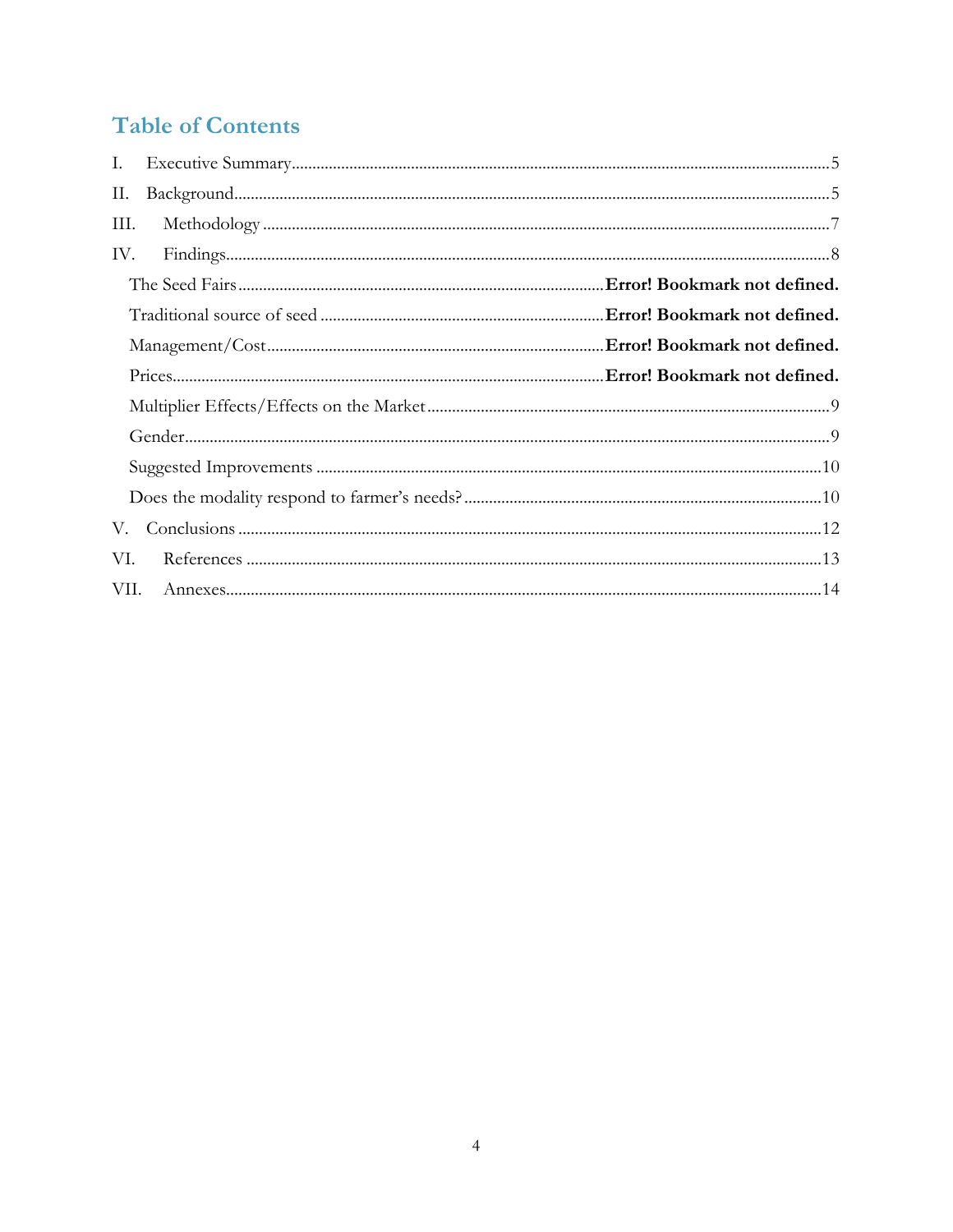## <span id="page-4-0"></span>**I. Executive Summary**

In response to severe drought, subsequent crop failure and loss of seed, CRS conducted seed fairs in Nicaragua in the Spring of 2019. Local agrodealers, seed banks, and individual seed producers provided maize, bean, and cover crop seed to 560 farmers for purchase through value (paper) vouchers. The current study sought to identify the benefits and drawbacks of the voucher mechanism in the seed fairs. This study is part of a series examining the use of paper vouchers and cash in seed fairs.

Participants were pleased with the fairs with 99% stating that the seed received was high-quality and 90% saying that there were sufficient varieties to choose from. While participants were able to select seed varieties, they were required to purchase specific crops with specific vouchers. Participants considered the limitations imposed by the vouchers both an advantage in enabling them to procure quality seed, and a disadvantage in limiting choice. Even with the voucher modality, expanded offerings would have *increased choice and made the process less prescriptive*.

A ceiling price prevented vendors from overcharging clients. Nevertheless, beneficiaries believed that prices were fixed and made no effort to negotiate. Beneficiaries felt they only had the option of choosing seed variety. *While set prices are not an inherent characteristic of vouchers, in this case the effect was the same.* Moreover, an unanticipated finding of the study is the effect of the fairs on expanding markets - particularly for smaller, local vendors. While all vendors saw an increase in sales, smaller local vendors significantly boosted their total sales for the period. In addition, smaller vendors believed they were capturing clients for the long term. *This effect on smaller, more localized seed businesses offers a promising means of developing more sustainable last mile delivery of quality seed.*

## <span id="page-4-1"></span>**II. Background**

In 2018, Nicaragua suffered from a severe drought, compounding several consecutive years of drought throughout Central America's Dry Corridor. The drought exacerbated food insecurity and negative coping strategies in poor, marginalized communities. In 2019, CRS through its Water Smart Agriculture (WSA) partners, Caritas Matagalpa and FIDER, launched the Reactivation of Livelihoods in the Dry Corridor of Nicaragua project. This provided bean and corn seed, cover crop seed, fertilizer, and other inputs to 560 vulnerable farmer households in the departments of Matagalpa, Madriz, and Jinotega.

A needs assessment determined that the crop failure has resulted in seed insecurity. Many households reported consuming their bean and corn reserves, leaving little to use as seed for the 2019 planting season. With decreasing farm income caused by the crop failure, farmers also did not have the financial resources to purchase seed or fertilizer. Quality seed was available from suppliers in municipal markets and from local seed banks but farmers ability to purchase that seed was greatly diminished. Based on these findings, the program proposed to pilot the seed fair methodology for the provision of seed using paper vouchers. Fertilizer and other inputs would be provided separately from fairs through direct distribution. Because of slug infestations in beans, molluscicides were also included in the direct distribution. During consultations, communities agreed to the seed fair approach and identified preferred crops and varieties.

This study focuses on the voucher mechanism in the seed fairs and is a complementary study to another conducted in Guatemala that compared the use of cash and vouchers in DiNER fairs. This study seeks to identify the benefits and drawbacks of the voucher mechanism in the Nicaragua seed fairs. The study examines the mechanism in terms of effectiveness, efficiency, and appropriateness in terms of provision of seed, responding to beneficiaries' needs, and supporting the local market.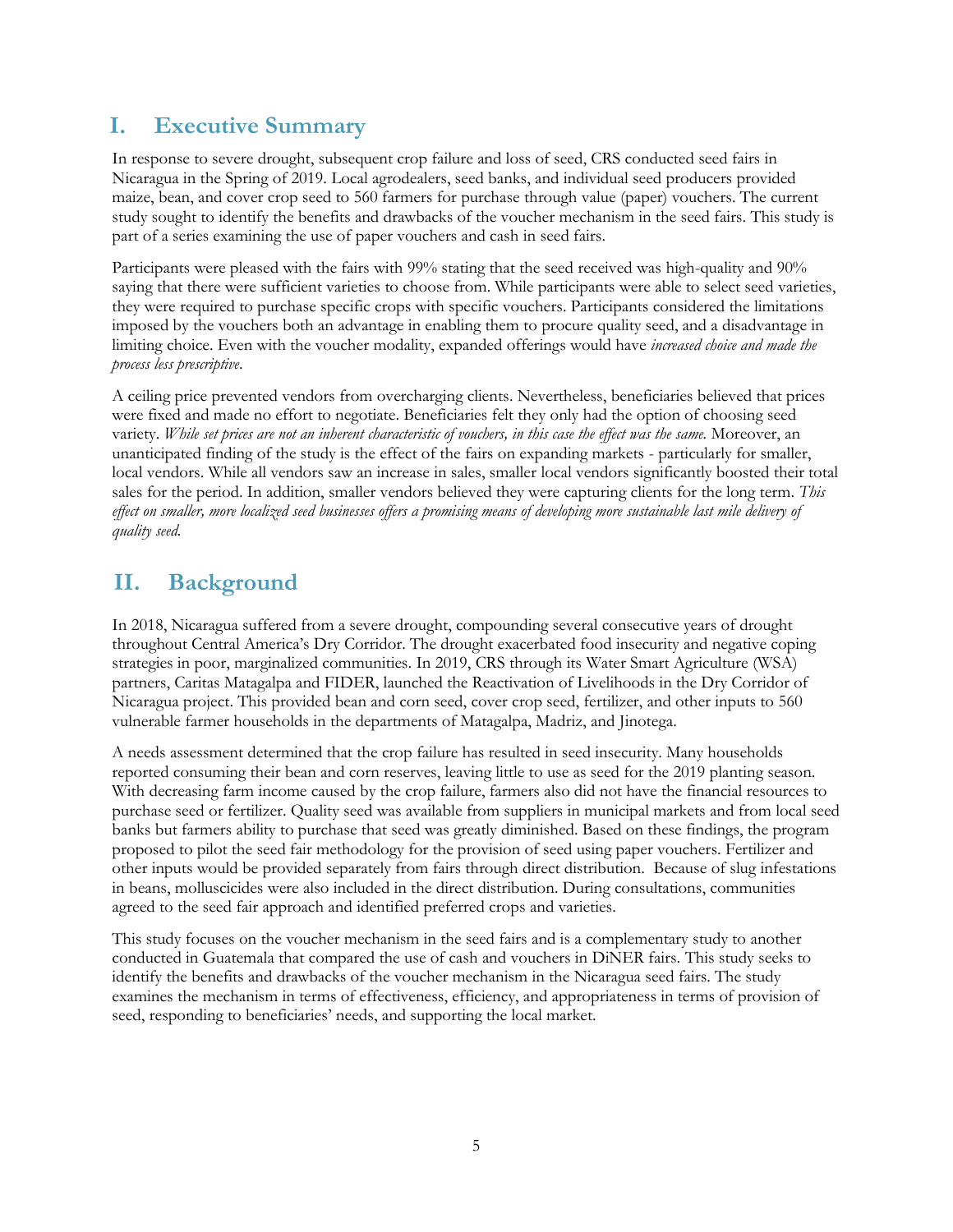### The Seed Fairs

Five seed fairs were undertaken in Nicaragua between April 25 and May 3, 2019. The fairs were conducted by CRS partners FIDER and Caritas Matagalpa. The fairs' objectives were to:

- Provide sufficient drought resistant staple seed (maize and bean) to enable drought-affected farmers to recover production.
- Provide seed for cover crops a practice recommended by CRS's Water Smart Agriculture project.
- Create awareness of sources and alternative varieties of seed.
- Reinforce and stimulate links and information sharing between farmers.
- Strengthen the local economy.



**Figure 1: Vendor Weighing Seed**

Between 100-120 farmers participated in each fair receiving maize, bean, and cover crop seed. Value vouchers were provided for each crop, meaning that participants were required to buy seed of each different crop. Voucher values were set based on the amount of seed that could sow 1 manzana (1.7 acres) with maize and beans. Vouchers totaling US \$67 for FIDER beneficiaries and \$58 for Caritas Matagalpa beneficiaries were distributed at the fairs. The total voucher value varied because of seed price differences in the local markets. Participants were also provided with fertilizer and molluscicides<sup>1</sup> which were distributed directly at a different time. Because hybrid seeds do not retain their characteristics from one season to the next and farmers typically retain seed after harvest, sale of hybrid seed was prohibited at the fairs.

Between 3 and 10 vendors participated in each seed fair. The vendors represented larger and smaller agroinput suppliers, seed banks, and individual seed producers. Ministry of Agriculture officials conducted visual inspections of the seed fields during production and seed on offer prior to the fairs. Ceiling prices were set based on the market price for seed quality grain with a 30% premium added for improved seed. Certified seed and "criollo" (traditional) were both offered. 8 varieties of maize seed were offered among the fairs and 13 varieties of bean seed. The number of bean varieties per fair ranged from 2 to 9. The number of maize varieties per fair ranged from 1 to 4. Each vendor was guaranteed a certain level of sales so many did not bring more seed than that. The net effect was that in some cases those communities scheduled at the end of a particular fair had less selection after preferred varieties and higher-quality seed sold out.

| Partner           | Municipality      | Men | Women | Total |
|-------------------|-------------------|-----|-------|-------|
|                   | Jinotega          |     |       | 5     |
| <b>FIDER</b>      | La Concordia      | 3   |       |       |
|                   | Yalagüina/Condega |     |       | o     |
| Caritas Matagalpa | Sebaco            | 2   |       | 3     |
|                   | San Dionisio      | 10  |       | 10    |

| Table 2: Number of vendors per fair |  |  |  |
|-------------------------------------|--|--|--|
|-------------------------------------|--|--|--|

<sup>&</sup>lt;sup>1</sup> The Water Smart Agriculture practice of leaving refuse on the fields to protect the soil also provides a habitat for slugs which feed on the bean plants, thus requiring some sort of control mechanism.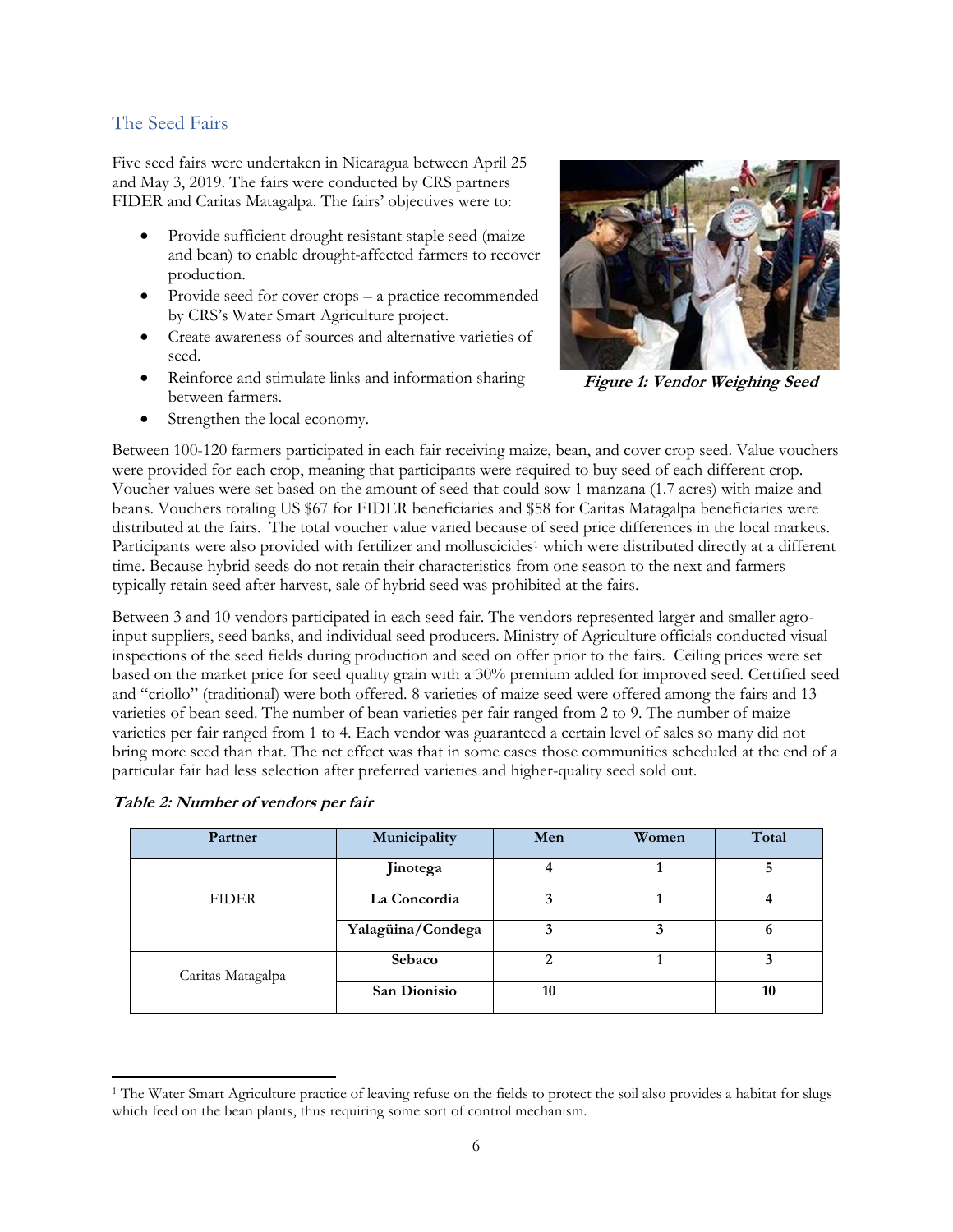Prior to the fairs, in community meetings, project staff explained the seed fair approach and how to use the vouchers and local vendors were identified. If an insufficient number of local vendors were found, then vendors were contacted from farther away. Staff explained the process to potential vendors, and those interested in participating were contracted. The fairs were conducted in secure areas relatively accessible by the communities involved.

## Traditional source of seed

Traditionally, farmers use their own saved seed for planting. If farmers had a particularly lucrative year with sufficient revenue, they might purchase certified seed. However, normally, for any seed purchases, they will obtain seed from the local seed bank where they can get quality seed at lower prices. Seed banks (cooperatives) were promoted at the turn of the century (and often subsidized) as a way of maintaining indigenous seed and making it available to farmers. An interesting practice noted by one focus group was 'rented' seed, where a farmer borrowed seed at the beginning of the planting season and then repaid it at the end (generally paying back at a 2:1 rate).

## Management/Cost

Each beneficiary received the equivalent of \$203 in FIDER and \$221 in Caritas Matagalpa for both seed and fertilizer. Between \$58 and \$67 was for seed. These materials accounted for roughly 73% of the project budget. Staff from existing projects organized and undertook the fairs, so their costs have not been incorporated into the overall budget. Around 8-10 technicians participated in each fair along with community sensitization.

**Figure 2: Farmer purchasing beans**

The project used mixed modalities to provide inputs to farmers. In addition to the seed fairs using vouchers, direct distribution of fertilizer and molluscicides was also undertaken. The project solely consisted of distributions (seed fairs, direct distribution) and there

were no associated education activities budgeted. Nevertheless, since participants were already in the Water Smart Agriculture (WSA ) project where they received training on soil restoration techniques.

### Prices

Ceiling prices by variety were negotiated with all of the vendors prior to the fairs based on the local market price. Prices of improved seed were set 30% over that of grain. Price margins for certified seed in commercial establishments are often double that of grain.

## <span id="page-6-0"></span>**III. Study Methodology**

The methodology consisted of a review secondary information and collection of a primary information. The literature review examined existing reports, the project proposal, and other studies. Primary information was collected through 5 focus groups with beneficiaries and one group of vendors who had participated in the voucher fairs. Key informant interviews were held with three other vendors who had also participated in the fairs. Key informant interviews were conducted with the CRS project manager and the project coordinator for FIDER (CRS implanting partner).

The project's post-distribution monitoring system collected information from beneficiaries and vendors on satisfaction with the seed fairs and some of those results are included below. Subsequently, supplemental information was collected through focus groups and individual interviews regarding the voucher mechanism itself.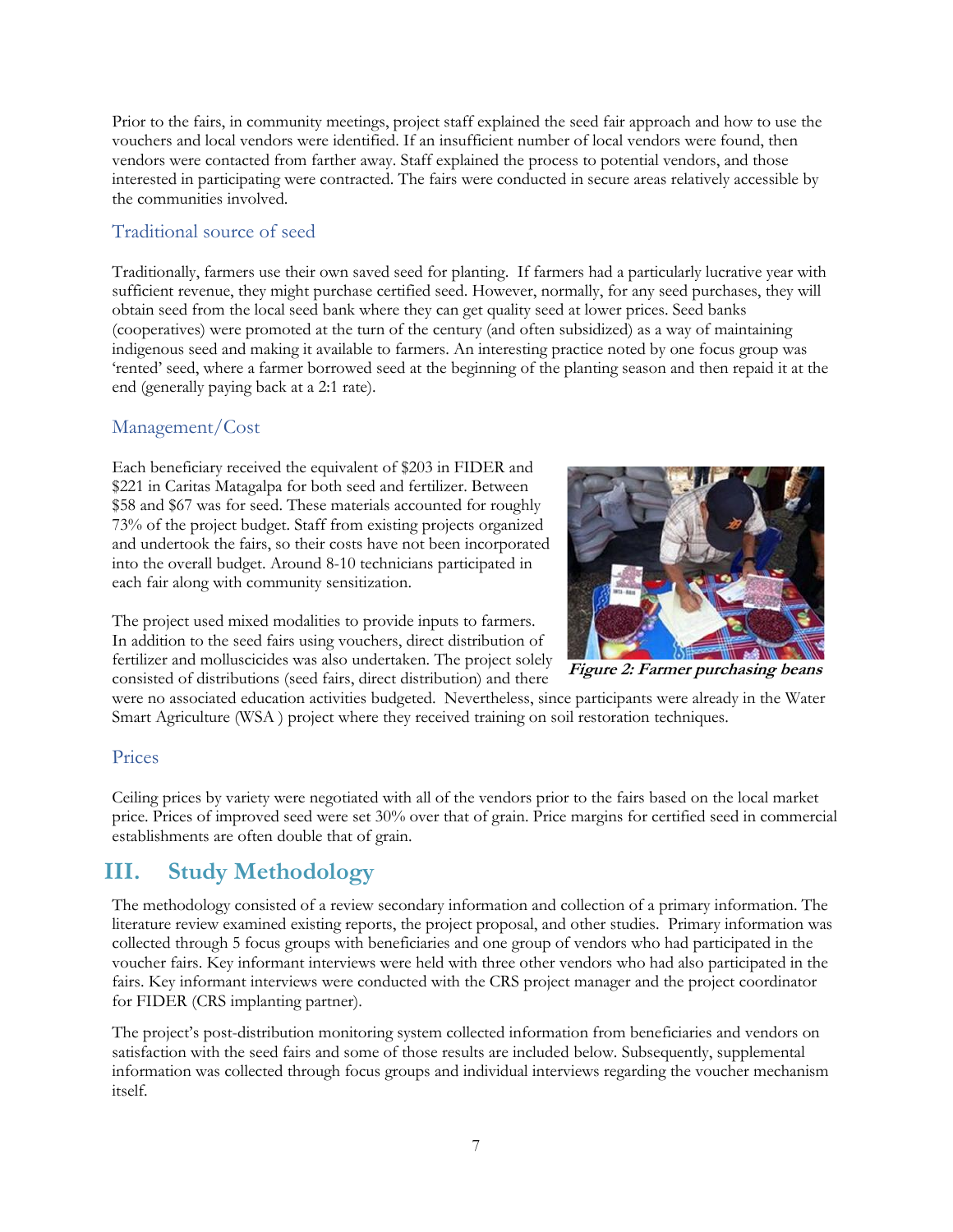### **Table 1: Primary Data Collection**

|                                         | <b>Number</b> | <b>Total Participants</b> |
|-----------------------------------------|---------------|---------------------------|
| <b>Beneficiary Focus Groups - Women</b> |               |                           |
| <b>Beneficiary Focus Groups - Men</b>   |               |                           |
| <b>Beneficiary Focus Groups - Mixed</b> |               |                           |
| <b>Vendor Focus Group</b>               |               |                           |
| <b>Vender Interviews</b>                |               |                           |
| <b>Staff Interviews CRS/Partner</b>     |               |                           |

Questionnaires were prepared by the author, reviewed by both Nicaragua and Guatemala CRS staff, and carried out in both countries.. The focus groups and key informant interviews were carried out by the Nicaragua emergency coordinator between July 29 and August 9, 2019 - three months after the fairs.

Results were entered in an Excel spreadsheet and tabulated. The data collection instruments were the same as those used in Guatemala with minor modifications and the CRS/Nicaragua emergency coordinator conducted all interviews. This study references the Guatemala study comparing cash and voucher modalities using it as a basis of comparison with programs using cash as a modality in DiNER fairs.<sup>2</sup>

## <span id="page-7-0"></span>**IV. Findings**

Farmers were generally pleased with the fairs according to the Post Distribution Monitoring (PDM). All were satisfied with the timing and organization of the fairs, 90% said there was sufficient varietal selection, while 99% affirmed that the seed was high-quality.

Focus group participants reported that they felt prices were fixed, and the sole opportunity to negotiate was over seed variety rather than price. One group noted that vendors were more apt to negotiate with men than women.

Reports from focus groups were mixed regarding prices during the fairs. Two groups reported higher prices, while two others reported prices comparable to the market. Another group reported that seed prices for traditional seed were the same, whereas certified seed prices were higher than the market. One of the participants of the Jinotega focus group reported:

"… *the quality of the seed was better. This compensated for the price we paid. In other words, the price was fair because the seed was good*." (author's translation)

Vendors considered the prices reasonable since they were based on the market price. One commented that the:

*"fairs offered a good price for both the vendor and buyer."* 

Another said,

"*[the prices] were a little low. The seed fair prices were set based on the market with a slight reduction…"*

<sup>2</sup> Walters, E. *A Comparison of Voucher and Cash Transfer Modalities for DiNER fairs in Guatemala.* CRS. July 2020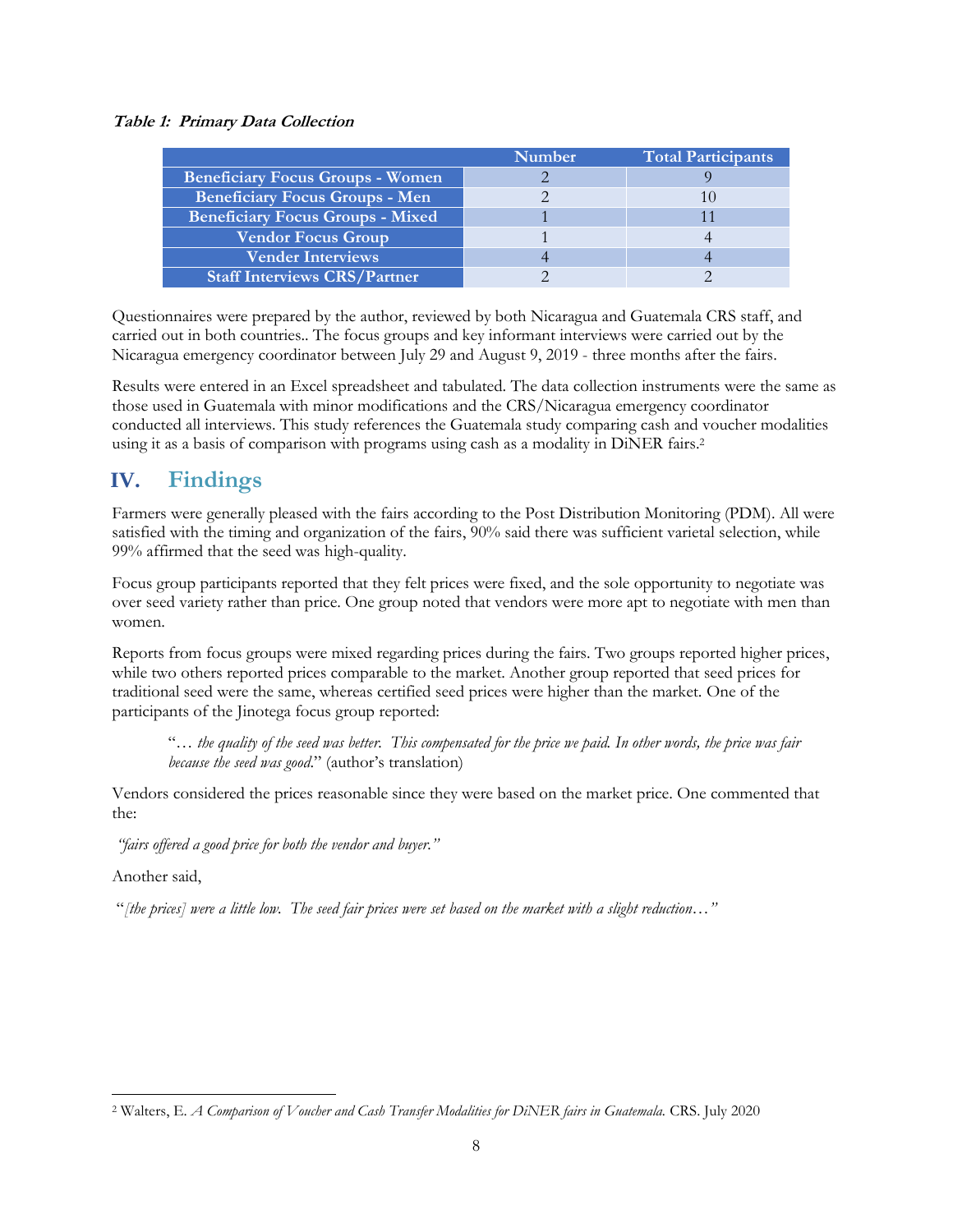## <span id="page-8-0"></span>Multiplier Effects/Effects on the Market

Because of the small size of the fairs, multiplier effects such as increased spending in local markets, or negative effects like increased seed prices were not observed.

Most local seed sellers were invited to participate in the fairs (other than one reported community where some local seed vendors who had not been informed of the fairs in time to participate), therefore local sellers did not lose business. In fact, the sellers reported that they had either substantially or moderately increased their seasonal business. One farmer seed producer reported a 75% increase of sales of beans and 120% for maize. Another reported sales increases of 37% and 50%

### **The View from a Seed Cooperative**

"[The fairs] have amplified the vision of our business…They have allowed us to understand the farmers' demand and the seed varieties they prefer. Our relationships…have improved and we feel we have gained prestige and the confidence of farmers in the area."

respectively. Among all interviewed vendors, 3 out of 4 reported higher profits, half reported that the fairs were an excellent opportunity to connect with new customers and get to know them, and one vendor reported more rapid turnover in his inventory. All vendors reported an increase in clients with one reporting a dramatic increase. Three out of four vendors anticipated a long-term increase in clients as a result of the fairs. One seed bank reported the following:

"*The profits have permitted the seed bank to construct a drying platform for beans. We gained publicity and increased demand from the producers."* (author's translation)

In short, the larger established enterprise saw only marginal changes in business as a result of the fairs, whereas the smaller, more local, enterprises saw significant increases in current business that they expected to continue in the longer term.

### <span id="page-8-1"></span>Gender

Only 22% of farmer participants in the seed fair were women. In terms of prices, all focus groups reported that men and women received the same prices from vendors. One group did point out that sometimes vendors took advantage of women in terms seed quality, since most women did not know as much about seed quality as men. In this respect, the vendors did not treat the women with the same degree of respect as men.

All focus groups reported that it was the male head of household who made decisions regarding the seed purchased in the fair. According to one focus group,



**Figure 3: Woman Farmer Making Purchases**

"*Most of the time it is us [men] who take the decision. Sometimes we discuss with our wives but that's rare. We are always in charge of planting. Even though it's a family issue, almost always it is us who decide."* 

These results contrast with results from Guatemala where much decision-making was joint. While it is generally agreed that both societies are *machista*, particularly in rural areas, the Guatemala Adelante project had been actively promoting joint decision making in the household and their results appear to reflect that. According to Nicaragua staff, the voucher modality is better for women because it restricts the men's purchases to goods that result in direct household benefits.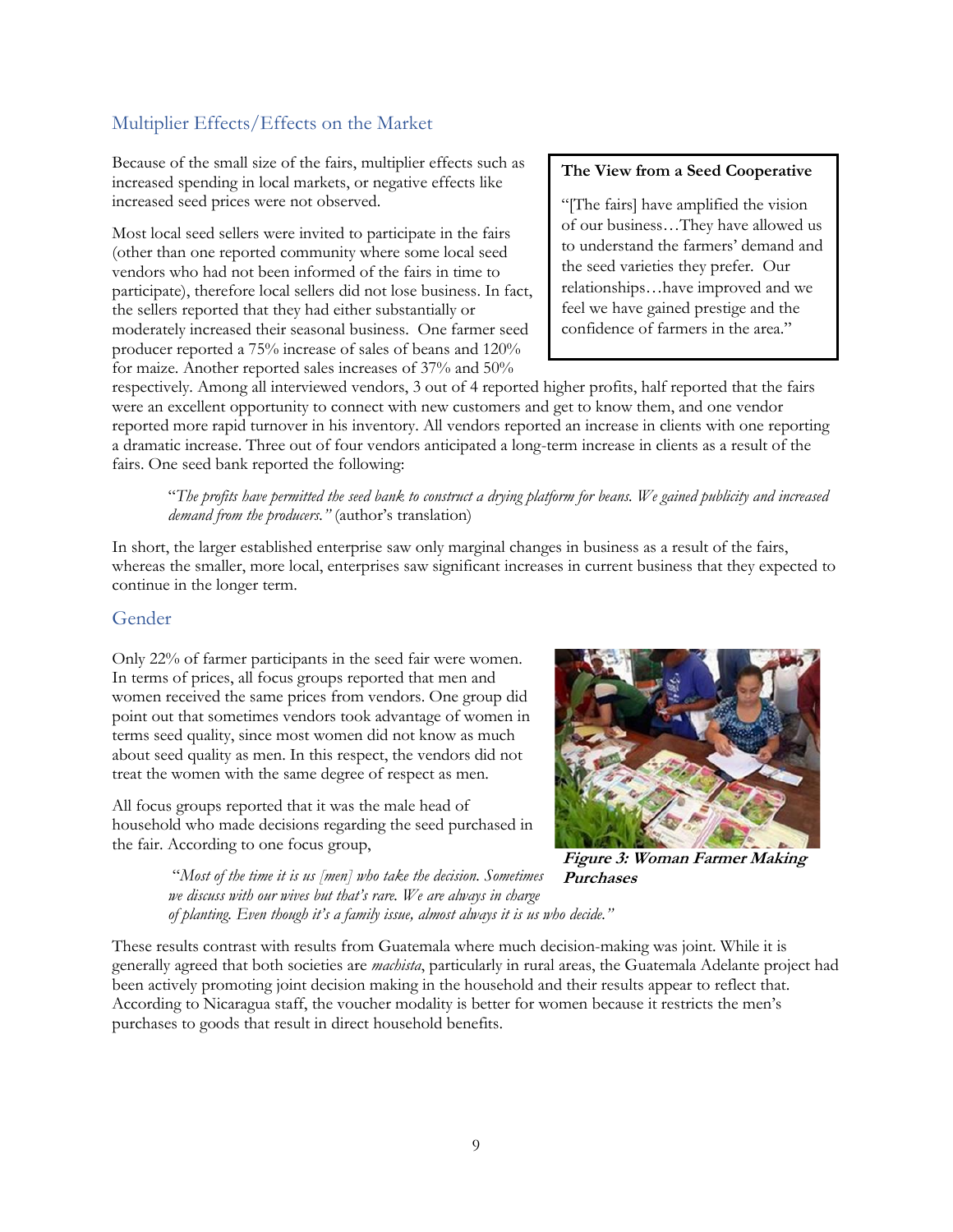## <span id="page-9-0"></span>Suggested Improvements

When asked about what products were missing from the fairs, all focus groups would have liked to purchase tools at the fairs. Three groups would have liked to see backpack sprayers available, two suggested insecticides and two would have liked boots. A women's' focus group mentioned vegetable seed, a mixed group signaled organic products.

In terms of recommendations, three of the five focus groups suggested that the fairs expand their offerings; one specifically suggested more cover crop varieties; one suggested allowing non-beneficiaries to participate; two suggested more advance notice for the fairs; two would have liked snacks offered at the fairs; one group suggested lowering prices while another suggested allowing a choice on the modality. The latter idea is interesting considering that farmers have not been exposed to other modalities.

Individual respondents from the PDM survey suggested better planning, inviting other farmers to the fairs, timing the fairs better for the planting season (prior to its start), and also having more traditional varieties on offer. The suggestion of involving more local seed producers closely relates to the local vendors' expectation that they will expand their client base long-term as a result of the fairs.



**Figure 4: Beneficiary Suggestions on how CRS can Improve the Fairs**

There was consensus among the vendors that they would have liked to have been permitted to sell a wider variety of goods. More buyers was a suggestion from one vendor. Another vendor suggested holding seed fairs every year, and yet another suggestion was for more advance notice prior to the fairs.

### <span id="page-9-1"></span>Does the modality respond to farmer's needs?

All the focus groups cited a preference for vouchers because the quality of the seed was assured through CRS's inspection process; some appreciated the fact that with the vouchers they could not give in to the temptation to purchase other goods. Project technicians providing follow-up seed performance in the field was an additional benefit. Again, this was the first seed fair for these farmers, and they had no experience with other modalities. One group reported,

### *"we feel more confident in the vouchers. We haven't had the other [cash] experience. If we had, we would probably think differently."*

Nevertheless, focus groups cited what they considered the advantages and disadvantages of each modality (see Table 3).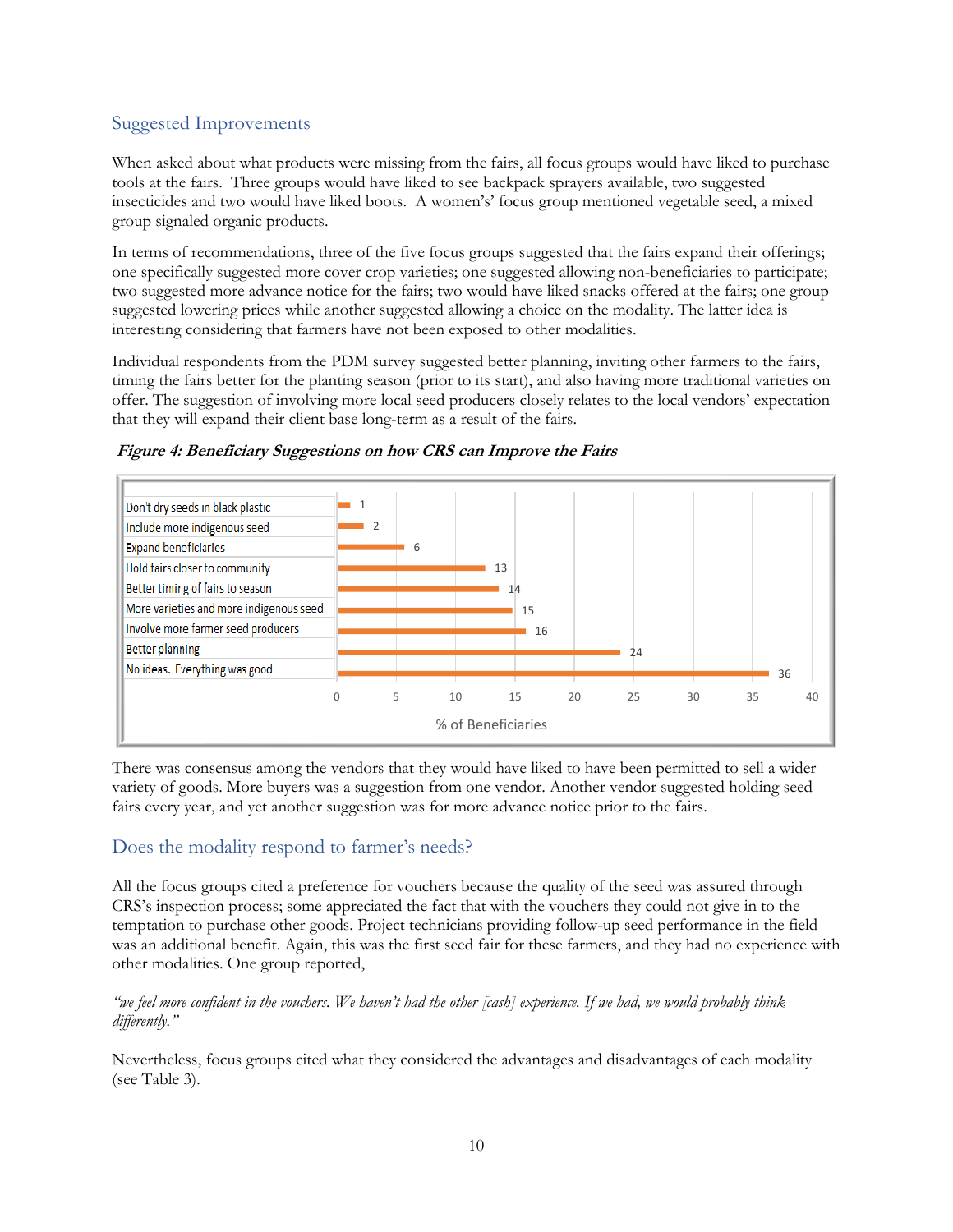#### **Table 3: Advantages and Disadvantages of Modalities**

|         | Advantages                                     | <b>Disadvantages</b>                       |
|---------|------------------------------------------------|--------------------------------------------|
| Voucher | -Technicians ensure seed quality and follow-up | -Cannot negotiate prices                   |
|         | -Ensure buy only seed and no other goods       | -Limit who can buy from                    |
| Cash    | -Can buy where I want                          | -Can purchase other things                 |
|         | -Can negotiate or seek other cheaper options   | -It can be robbed or lost                  |
|         | -Can purchase other necessities                | -No ability to make claims against vendors |

Note that farmers cited the ability to purchase other goods as both an advantage and disadvantage of cash. Conversely, an advantage and disadvantage of vouchers is that one is only able to buy specific products on offer at the fairs from those vendors present at the fairs. In response to a question about prices, one focus group responded,

### *"If they had given us the money, perhaps we could have purchased seed for less."*

While participants did not like what they considered set prices in the voucher system, they did appreciate the fact that the fairs offered them some assurance regarding the quality of the seed they purchased. Project staff have even cited one advantage of the vouchers is that seed can be traced back to the supplier if there are problems with the seed.

Vendors did not want to hazard an opinion on the preferred modality because of never having been involved in a cash fair. When asked about future participation and recommended modality, two vendors were ambivalent, while one preferred vouchers because of security concerns and another preferred vouchers because making change after purchase could be problematic at the fairs. Another vendor said,



**Figure 5: Farmer displays vouchers**

#### *"I would participate regardless of the modality as long as security is guaranteed so as not to risk robbery or assault."*

Security was a large concern of staff and participants. Sites were selected to reduce long hikes to the fairs, minimizing possibilities of assault, especially for women. Not only were the sites selected to reduce the threat of robbery, but the voucher modality was also selected in order to mitigate the threat of insecurity. Vouchers were considered more secure than cash since vouchers could not be exchanged outside the fair and neither beneficiaries nor vendors would be leaving the fair with cash.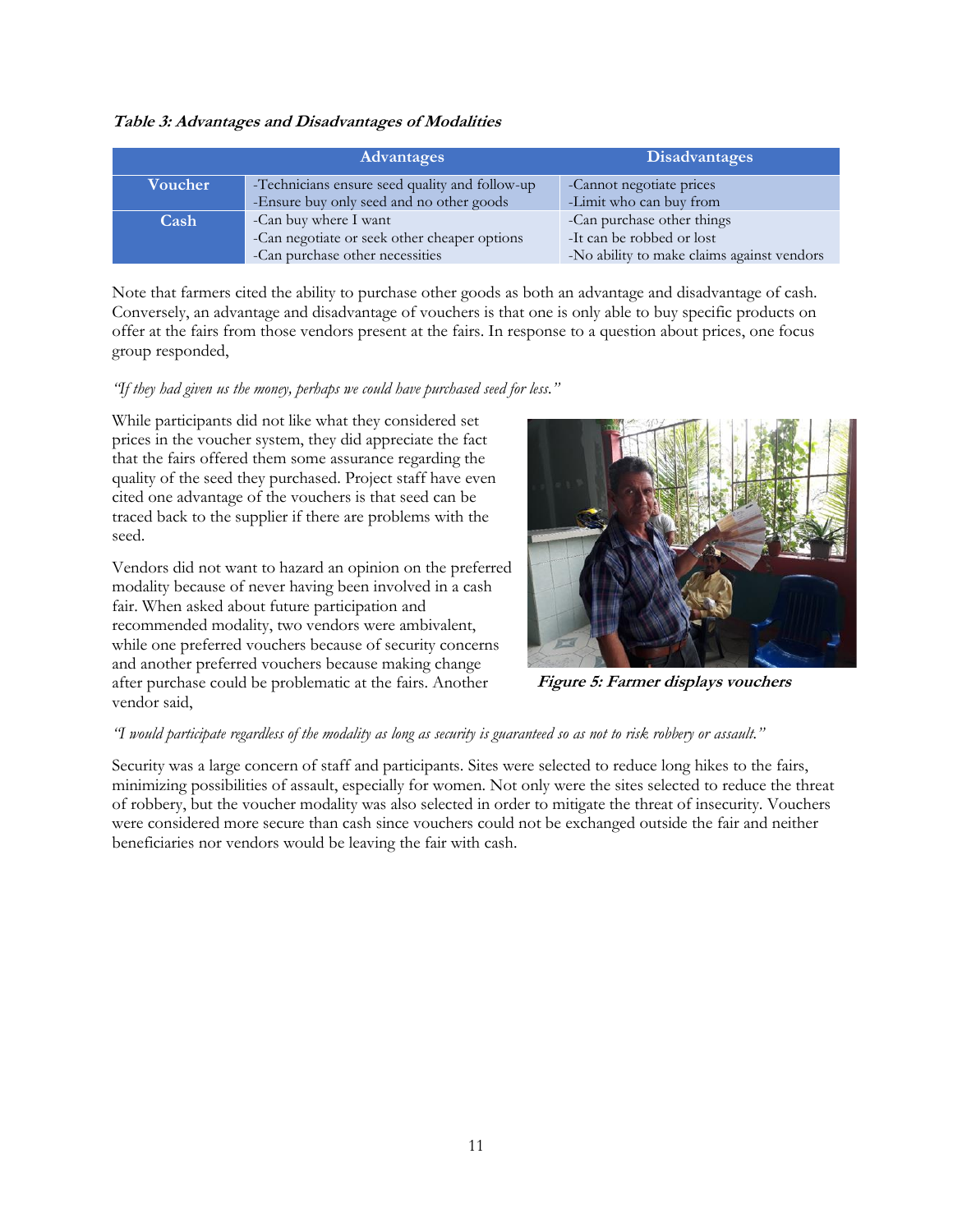## <span id="page-11-0"></span>**V. Conclusions**

This study sought to identify benefits and drawbacks of the use of vouchers in seed fairs. The voucher modality not only restricted purchases to what was offered at the fairs, but project design further restricted participant choice by requiring participants to purchase all three crops on offer - maize, bean, and cover crop seed. The restrictive nature of vouchers was considered both an advantage and disadvantage by participants by requiring them to purchase only goods on offer in the fair, but offering some assurance of quality because all seeds had been inspected. Moreover, participant farmers were pleased with the fairs: 90% said there was sufficient varietal selection, while 99% affirmed that the seed was high-quality. However, both farmers and vendors would have preferred expanded offerings in the fairs. **Even with the voucher modality, expanded offerings would have increased choice and made the process less prescriptive.**

Because participants had no experience with other modalities, they found it difficult to compare cash and voucher modalities. Nevertheless, they appreciated the voucher modality for providing an assurance of quality of seed acquired. Security was one reason that the voucher modality was selected. One vendor noted that as an advantage. **While vouchers reduce the risk of assault and robbery, there are measures to mitigate the security threats associated with cash including: informing only vendors and participants about the fair, establishing a security plan with participants, having the fair in a secure location easily accessible to all parties, and (if using cash) distributing the cash at or adjacent to the fair site.**

An intermediate option between voucher and cash would be to allow voucher recipients to supplement their purchases with cash and allow non-beneficiaries to make cash purchases at the end of the fair. <sup>3</sup> This encourages vendors to bring a larger supply of quality seed and expand their client base. While prices were not technically fixed, a ceiling price was set (though no interviewed farmers thought they could negotiate price, only make choices on seed variety). *While set prices are not an inherent characteristic of vouchers, in this case the effect was the same*. **The ceiling price prevented vendors from overcharging clients. However, if participants knew beforehand about the ceiling price, negotiating would have enabled farmers to try and get more value for their money**.

Seed vendors saw a boost in their sales due to the fairs. Smaller vendors saw a larger relative increase in sales and smaller vendors reported gaining more long-term clients. While the impact of the fairs on larger, more established, vendors was a short-term, one-off effect, smaller vendors believed that they were capturing clients and thus growing their business over the longer-term. This effect on smaller, more localized seed businesses closer to farmers can be one means of developing more sustainable last mile delivery of quality seed. **Allowing non-beneficiaries to buy seed with cash after the voucher fair, while complicating logistics, encourages vendors to bring a larger supply of quality seed and expand their client base.** 

In terms of gender, only one-quarter of participants in the fairs were women, while decision-making over agriculture is dominated by men. Vouchers were considered beneficial to women because they ensured that the money was spent on seed assets. Nevertheless, rather than simply accepting the gender imbalance, efforts could have been made to increase women's influence in the fairs. **Potential approaches include: supporting couples to improve communication and joint decisions; gender messages in the agriculture-related programming that complements fairs; or offering separate vouchers to women and men in the same household; and, including women's crops (often vegetables) in the offerings.**

While voucher fairs are typically more expensive than cash fairs, costs of the fairs were low because the project undertook no additional (cash plus) educational activities. While the vouchers were not conditional, the simple act of distributing vouchers provides the project leverage for encouraging participation in any educational activities associated with the fair. **Although farmers were being trained by the WSA project on conservation agriculture techniques, other potential education activities could have been** 

<sup>3</sup> Catholic Relief Services, 2017. Agricultural Fair and Voucher Manual. Baltimore, MD, USA, p. 17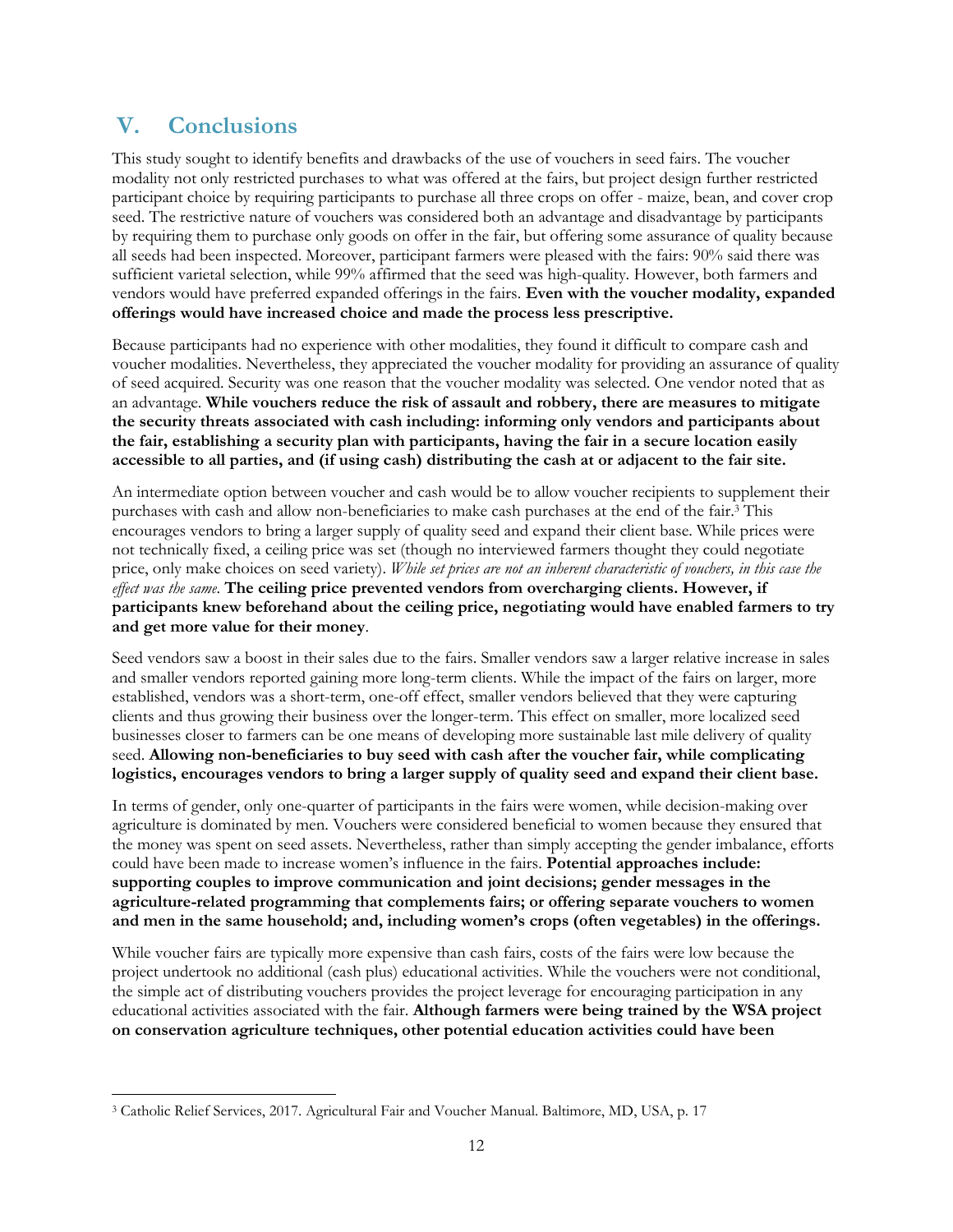**undertaken such as introducing and comparing new crop varieties on offer at the fairs to traditional ones.**

## <span id="page-12-0"></span>**VI. References**

CaLP. *Operational Guidance and Toolkit for Multipurpose Cash*. 2015.

Catholic Relief Services. *Agricultural Fair and Voucher Manual*. 2017.

- Catholic Relief Services. *Operations Guidance for Cash-Based Programming.* 2020. <http://efom.crs.org/ecsc/market-based/> [operations-guidance-for-cash-based-programming/](http://efom.crs.org/ecsc/market-based/operations-guidance-for-cash-based-programming/)
- Harvey, P., Bailey, S. *Cash Transfer Programming in Emergencies*, ODI. 2011.
- ICRC. *Cash in Emergencies Toolkit*. 2014.
- Keane, J, Brick, D. Sperling, L. *Study on cash transfers for seed security in humanitarian settings*. Feed the Future Global Supporting Seed Systems for Development activity (S34D) report. 2019.

Mercy Corps. *Seeds E-voucher: An Approach to Inclusive Agri-Market Development.* 2016.

Mercy Corps. *Cash Transfer Programming: Methodology Guide.* 2019.

Molina, J. A., Jarquin, C. *Informe Feria de Semillas.* CRS/Nicaragua. May, 2019.

Walters, E*. A Comparison of Voucher and Cash Transfer Modalities for DiNER fairs in Guatemala.* CRS. July 2020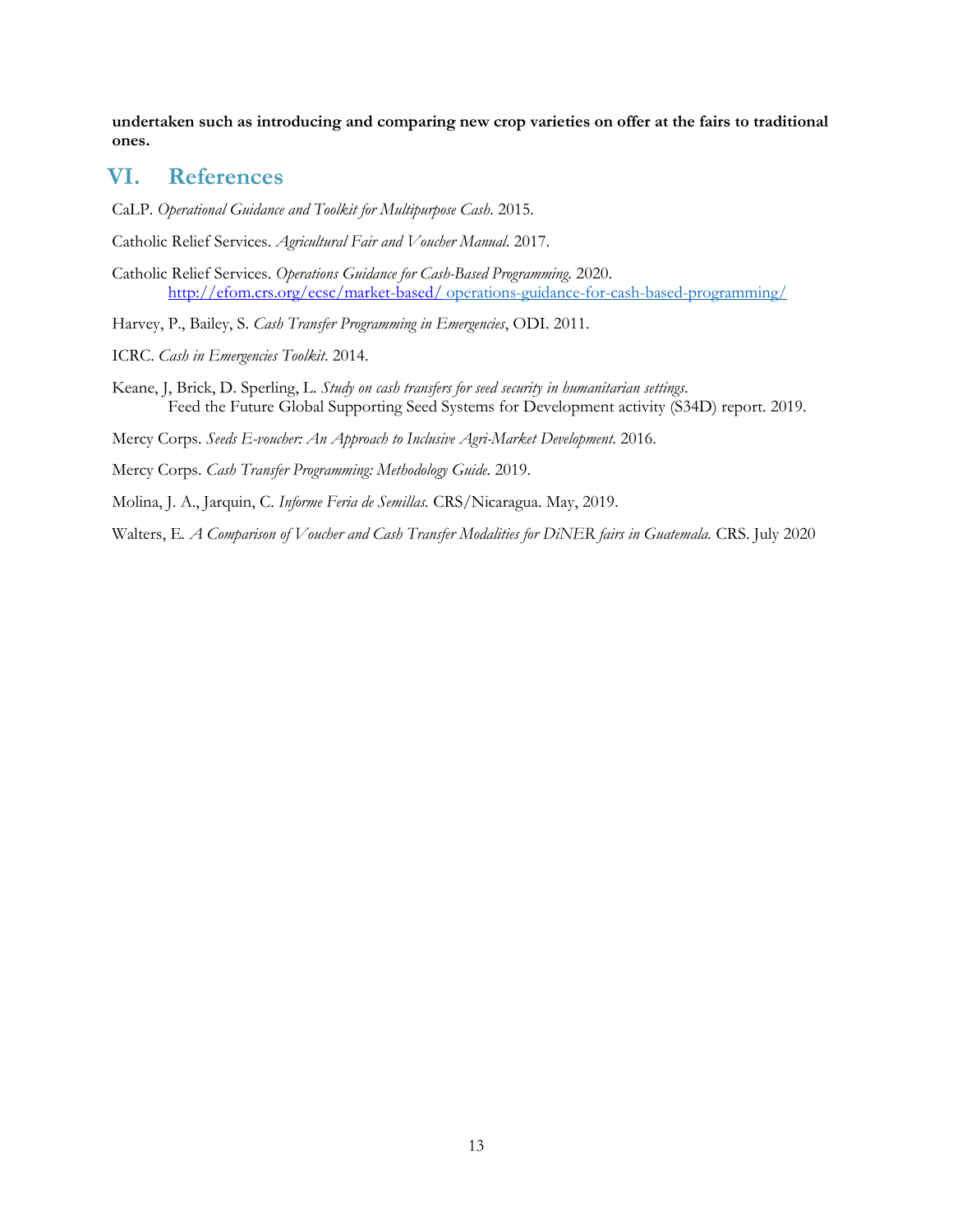## <span id="page-13-0"></span>**VII. Annexes**

Annex 1: Focus group guide

- 1. Could you describe the DiNER fairs?
- 2. Where do you normally source your seed?
- 3. Where do you normally source your tools?
- 4. Where do you normally source your fruit trees?
- 5. What do you think about the DiNER fair's implementation and follow-on?
	- a. Was the location of the fair reasonably accessible to you? Any concerns in accessing the fair grounds and returning home (safety, distance, etc)?
	- b. Where there products not available at the fair that you would have liked to purchase (type, variety, quality)? If there were products at the fair you would have liked to purchase but did not purchase, why?
	- c. How did you receive the money for the fair? Did you experience any difficulties in accessing the money? If so, please explain?
	- d. After receiving the cash, who decided what to spend the cash on? If joint decision, prompt on influence of voice by different decision-makers
	- e. Were the prices in the Cash fair aligned with the market price at the time of the fair? Were you able to negotiate prices? Do you feel men and women paid similar prices for the same product and quantity? If no, please explain.
	- f. Were the prices in the DiNER fair aligned with the market price at the time of the fair? Were you able to negotiate prices? Do you feel men and women paid similar prices for the same product and quantity? If no, please explain.
	- g. Did you have any leftover money after the Cash fair? If so, why did you not spend it all at the fair? What did you use the leftover money for? Who decided on how to use the leftover money?
	- h. When you return to your home, who made decisions on the products purchased at the fair? Why?
	- i. Were the most important suppliers from the local area at the DiNER fairs?
- 6. Have you noticed any corruption within the process (during registration for the programme, before the distribution, during the distribution, at the cash point delivery mechanism provider, before or after receiving the cash)? Please explain.
- 7. Did you participate in a voucher DiNER fair? How would you compare voucher modality to a cash modality? What are the advantages and disadvantages of both types of fairs?

| Modality | Advantage | Disadvantage |
|----------|-----------|--------------|
| Jash     |           |              |
| oucher/  |           |              |

8. Which modality do you prefer and why?

- 9. What have been the effects of the cash program on you and your community?
- 10. Did any of you open bank accounts or start mobile money accounts following DiNER fairs? (financial inclusion). Why or why not? If yes, any difficulties in opening or accessing bank accounts or the mobile money acct you establish? Who makes decisions on the use of the money in these accounts?
- 11. What could have been improved? Do you have recommendations for future interventions?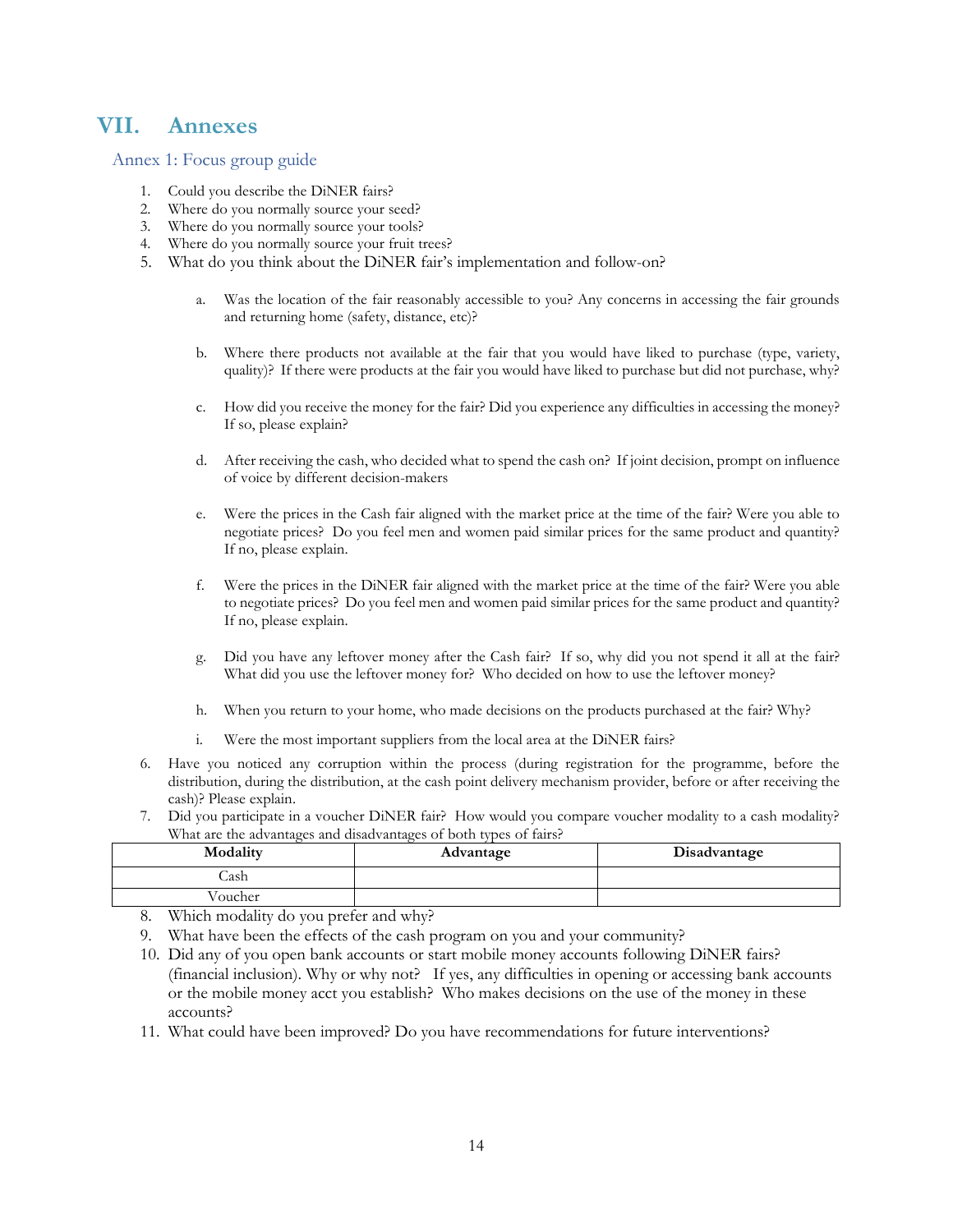### Annex 2 : CRS staff questionnaire (Cash / Voucher)

- 1. Could you explain the functioning of the DiNER fairs?
- 2. Describe the effectiveness and administrative simplicity of the following:
	- a. Cash delivery option Contracting financial service providers setting up the cash program – working with financial service providers, other
	- b. Set up cash vs. vouchers– e.g. recruitment/training of vendors, sensitization of beneficiaries, printing of vouchers, accounting of vouchers.
	- c. Staff required for fair (cash vs. vouchers)
	- d. Compare cost of set up and administration of cash vs. voucher DiNER (Do you have figures?)
	- e. Security and corruption issues (cash vs. vouchers) forgery and misappropriation, corruption, security.
- 3. What has been the program's effect on markets, such as:
	- a. Have there been any multiplier effects (other local businesses benefitting)? Any difference between cash and voucher?
	- b. Market distortions cash vs voucher (on price, supply of goods)?
	- c. Any disincentive effects (e.g. on non-participating vendors, are vendors local)? Any difference between cash and voucher?
	- d. Where do farmers normally obtain these goods (seed, seedlings, tools)? What has been the effect of the DiNER fairs on their traditional source of these goods?
	- e. Any financial inclusion benefits e.g. people setting up bank accounts or mobile money accounts? Any difference between cash and voucher?
- 4. Compare cash vs. vouchers:
	- a. Are there more vendors with cash?
	- b. More local vendors with cash?
	- c. What do vendors need to participate in program (boost stocks, capital infusion etc.)
	- d. Compare the quality of goods provided in cash vs. vouchers
	- e. Is there more negotiation observed with cash?
	- f. What is degree of leakage (use of cash outside of DiNER fair)? What were participants purchasing?
	- g. Is leakage a problem?
- 5. Beneficiary effects and preferences
	- a. Are there protection issues (cash vs. vouchers)
	- b. Does either modality disadvantage women? Explain.
	- c. How does cash or voucher affect intra-household relationships?
	- d. Could you describe the effects on dignity of cash vs vouchers?
	- e. For those beneficiaries who have used both modalities, which do they prefer?
- 6. Which modality do you prefer? Why?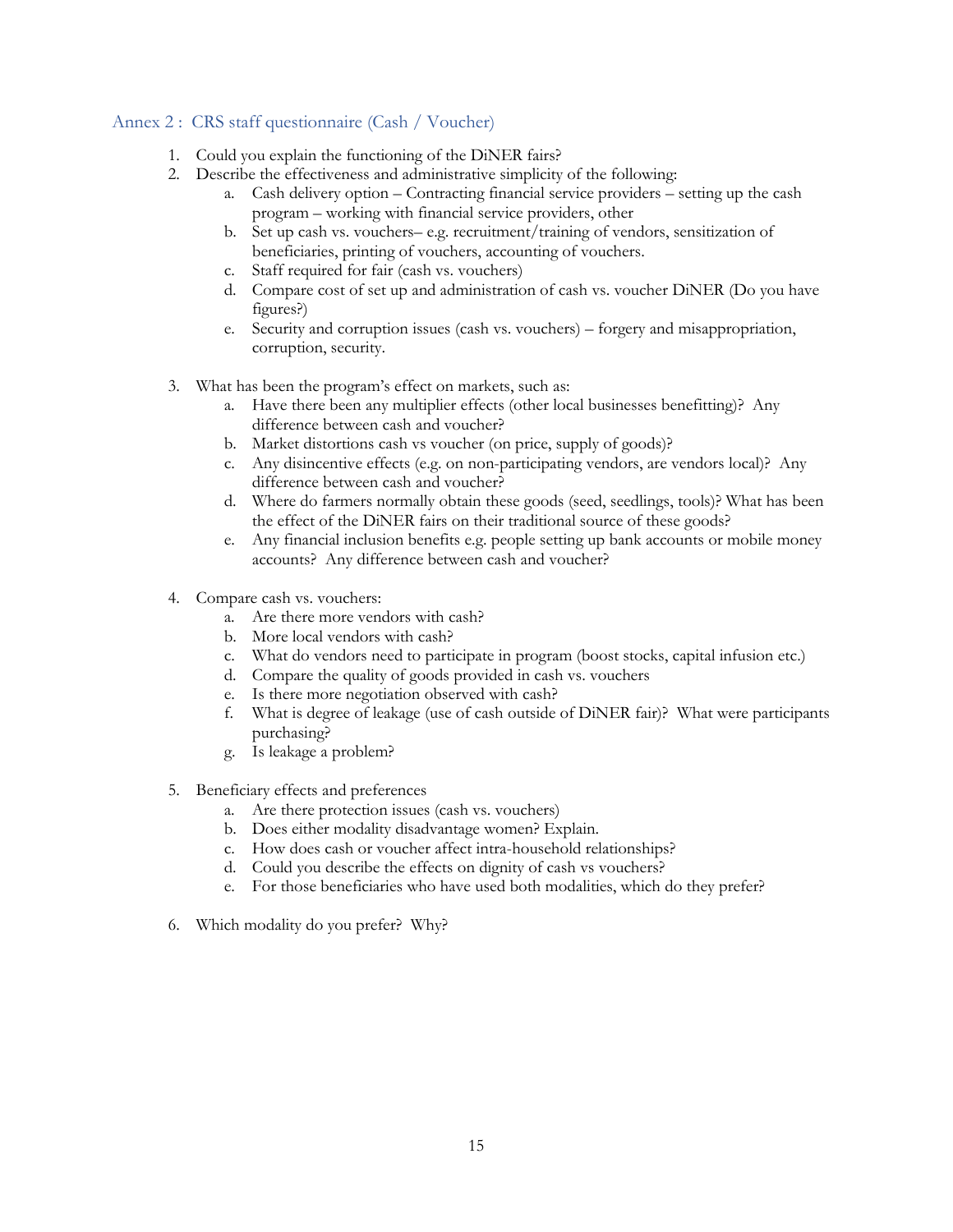#### Annex 3: Trader questionnaire

- 1. How long been you been in business?
- 2. Are you an independent operator or part of a larger organization?
- 3. How many branches do you have and where are they?
- 4. What geographical area does your business carry cover?
- 5. What are the main products that you carry?
- 6. How many other traders carrying like goods in your coverage area?
- 7. What products did you sell in the DiNER fairs?
- 8. Compare sales for these products during the month of DiNER fairs with sales the previous year during the same month.

| Product | April/May sales quantity<br>2018 | $2019$ in fairs | April/May sales quantity   April/May sales quantity<br>2019 outside of fairs |
|---------|----------------------------------|-----------------|------------------------------------------------------------------------------|
|         |                                  |                 |                                                                              |
|         |                                  |                 |                                                                              |

- What was the effect on your business?
- 10. Has your client base changed since the fairs?
	- a. Number of clients?
	- b. Type of clients?
	- c. Your relationship with the clients?
- 11. Do you think that this was a one-time only effect, or do you think there were longer term benefits (e.g. creating new clients, expanding stock, expanding business…)?
- 12. Was there an effect of DiNERs on prices of these goods (with him/her and local market)?
- 13. Did you face any constraints in obtaining sufficient supplies (seed, tools, etc.) for the fairs? E.g. shortages from suppliers, lack of capital to purchase supplies, other?
- 14. Have ever participated in fairs using vouchers?
- 15. If so, how would you compare giving beneficiaries vouchers with providing them with cash (from the perspective of the vendor). Are there different advantages and disadvantages for women and men? If so, what are they?

| Modality | Advantages |       |     | Disadvantages |
|----------|------------|-------|-----|---------------|
|          | Men        | Women | Men | Women         |
| Cash     |            |       |     |               |
| Voucher  |            |       |     |               |

16. Since the DiNER fair, have you communicated with the male and female farmers who participated in the fair?

If yes, explain why you have communicated with them.

- a. Ask about the quality of the product
- b. Ask over questions on the use of the seed/product
- c. Compare information over when and where the seed/product would be available
- d. Share information about new products on offer
- e. Other

Has your level of communication varied from cash fairs and voucher fairs?

17. In your opinion, the cash / coupon fair is influenced (specify if there is any difference between cash and coupons):

a. Where do you sell product (s)? 1. None 2. A little 3. Quite a lot 4. A lot

Please explain

b. Who sells the products? 1. None 2. A little 3. A lot a lot 4. A lot

Please explain

c. Who is the product sold to? 1. None 2. A little 3. Quite a lot 4. A lot

Please explain

d. What is the delivery method of the sale (family stores, mobile vans, etc.)? 1. None 2. A little 3. Quite a lot 4. A lot